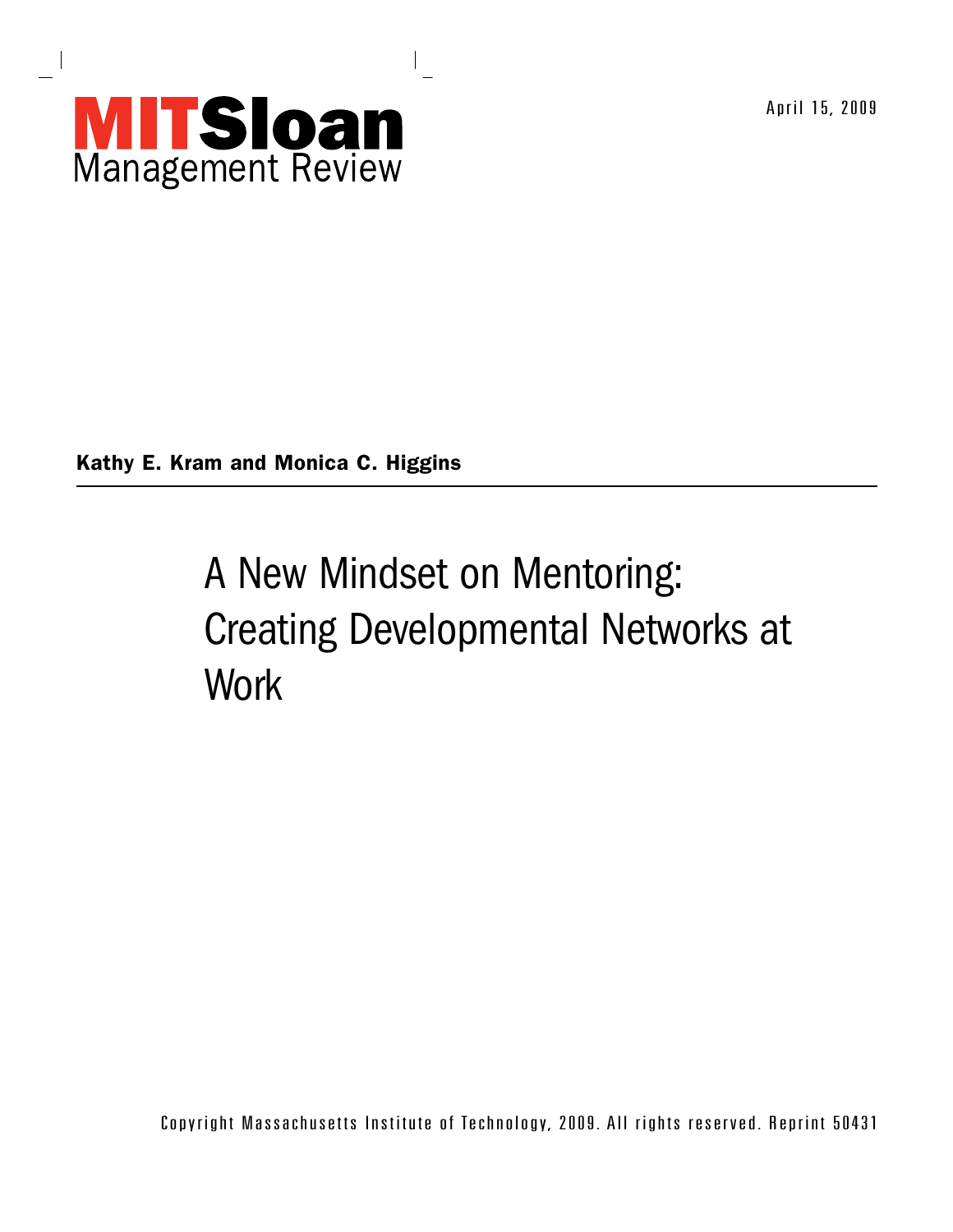# HUMAN RESOURCES

# A New Mindset on Mentoring: Creating Developmental Networks at Work

**By Kathy E. Kram and Monica C. Higgins**

*Kathy E. Kram* is a professor of organizational behavior and a distinguished faculty scholar at Boston University's School of Management. *Monica C. Higgins* is an associate professor focused on leadership and organizational behavior at Harvard University's Graduate School of Education.

FINDING a mentor is *not* the solution to an executive's career advancement, professional development, or satisfaction in contemporary work settings; nor is assigning formal mentors to high potential employees the solution to building a high performance, learning organization. With today's fast-changing technology, increasingly global, multi-cultural, and team-based work environments, no one mentor can possibly provide the guidance, exposure, and opportunities that are so essential to effectively manage current job challenges or prepare for future leadership roles. So, what is the alternative?

Creating and cultivating a Developmental Network<sup>1</sup> is a far better approach to insuring ongoing learning and growth that group of individuals who have a genuine interest in your development and who are uniquely qualified to assist you in a critical aspect of your learning and development. The individuals who make up your developmental network may or may not know one another, and they may span several departments, organizations, and geographies. Importantly, we are not referring here to your entire network; this is not about everyone and anyone who helps you in your career. Rather, a developmental network is that sub-network of people–a small group, generally about five people in size—who you turn to for mentoring support in your everyday life at work, a group you might think of as your personal board of directors. The point here is that these individuals have been enlisted by *you* to provide the mentoring functions that will enable you to take the next step forward, whatever that next step may be. Once you have learned the value of building and maintaining a rich developmental network for yourself, you will then be able to model and facilitate this for your employees as well.

The purpose of this article is to propose an alternative to the search for the one best mentor. Reflecting this core idea

that individuals can no longer rely upon one "mentor" in today's work environment, we will use the term "developmental relationship" throughout this article. We illustrate why building an effective developmental network is a far better approach than finding one mentor who can provide all the necessary knowledge, guidance, and opportunities. In today's complex, fast-paced, and global context, people's work is dependent upon many, not a single person and further, no one person can determine your destiny or fulfill every development need. Research shows that networks provide information, access, and emotional support all of which or some of which may be important to you**<sup>2</sup>** . Recognizing that a network made up of developmental relationships—high quality relationships that are characterized by mutual learning and mutual trust—are essential not only doing one's current job but to preparing for future opportunities—is the first step. And, it is necessary, but not sufficient. The important next step is to consider whom to enlist, and how to build a developmental network that can meet your own career goals and is appropriate for your career context. If you are in a position to develop others, you can then build a culture that fosters developmental relationships and networks for individuals at every career stage.

# Real-world Implications of A New Mindset on Mentoring

This new mindset on mentoring has a wide range of implications for both individuals and organizations. For individuals just launching careers, it means looking more widely for support and guidance beyond an immediate boss or assigned mentor. For individuals at mid-career, it means looking to peers, other senior managers, and individuals outside the immediate organization for the help and guidance to continue to learn and perform well in today's rapidly changing work context. For senior managers and leaders, it means seeking coaching and mentoring from peers (inside and outside the organization), family members, and from those juniors who may have expertise, such as technological knowledge, that they lack, and/or are closer to core business markets. It also means creating a culture where developmental networks become a part of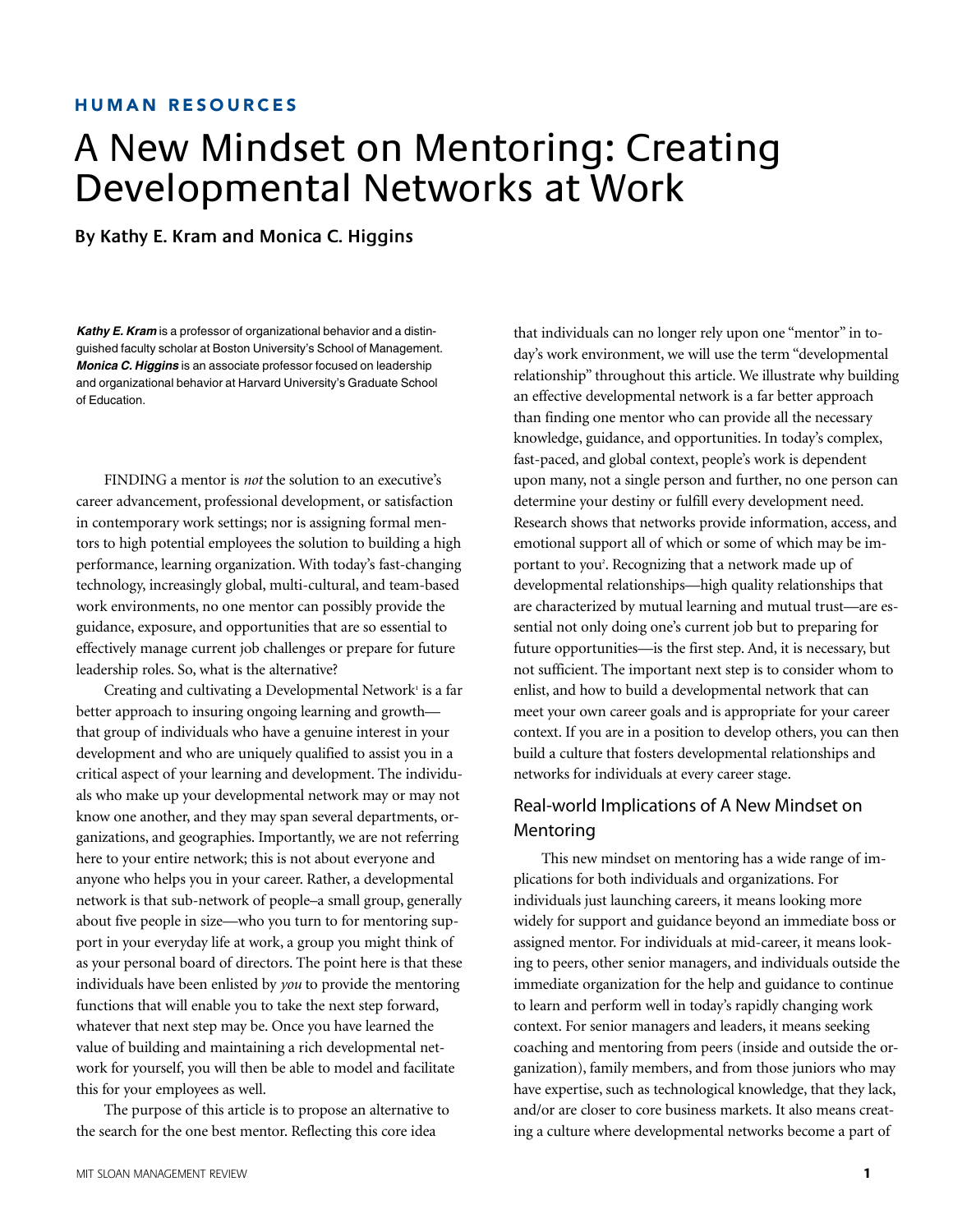the fabric of the organization through HR practices that enable individuals to enlist others in their ongoing development.

Changes in the career context and in contemporary organizations have transformed the nature of mentoring and developmental relationships more generally<sup>3</sup>.

The fundamental nature of mentoring has been transformed from one-to-one stable, hierarchical relationships to a

### THE TRANSFORMATION OF MENTORING

|                                      | <b>MENTORING</b>                                                                       | <b>MODEL OF MENTORING</b>                                                                                   |
|--------------------------------------|----------------------------------------------------------------------------------------|-------------------------------------------------------------------------------------------------------------|
| <b>Individuals</b>                   | Mentor as expert                                                                       | Mentor as co-learner                                                                                        |
| <b>Relationships</b>                 | One-to-one<br>Hierarchical, stable<br>Within the organization                          | Developmental Network<br>Hierarchical, Peer, Group,<br>changing<br>Inside and Outside the Or-<br>ganization |
| <b>Individual</b><br><b>Outcomes</b> | Enhanced performance,<br>career accomplishments,<br>satisfaction<br>Career advancement | Enhanced Performance,<br>learning, self-awareness,<br>social skills and leadership<br>capability            |

wide variety of developmental relationships with peers, seniors, juniors, family members, and friends. Recent research has clarified that the fundamental nature of relationships that provide critical developmental functions tend to be less stable than traditional mentoring relationships due to regular restructuring, downsizing, and strategic repositioning that is now so common. In addition, given the steep learning curves that characterize most global markets, individuals must constantly acquire new knowledge and skills. Even those who are experienced and have served as traditional mentors find themselves in need of learning from those who have the latest technological knowledge and skills. Thus, juniors and seniors are often co-learners. Perhaps more so than ever before, peers can learn from one another in one-on-one and group settings where complementary knowledge and skills, as well as shared challenges can be a source of learning and problem-solving for all present<sup>4</sup>. A small group of these relationships that are considered to be most important comprise an individual's developmental network.

From recent research, we know that effective developmental relationships (traditional mentoring as well as peer relationships or relationships that transcend organizational boundaries) require considerable self-awareness and social skills<sup>5</sup>. Individuals who lack these relational skills are going to be at a significant disadvantage in today's tumultuous organizations in which both continuous learning and performance

are important. Similarly, with an increasingly diverse and global workforce, the ability to work across cultural boundaries has become an essential competence. And, given the increasing number of technological choices regarding if, how, and when to communicate with others, individuals need to be particularly attuned to the implications of their own leadership style and how they communicate with others. Thus, opportunities to develop these "soft" skills are more essential than ever. Fortunately, these opportunities are more prevalent in organizations today—through leadership development programs, 360 degree feedback, and executive coaching.

It is not sufficient, however, to have these emotional competencies. Individuals must also understand the value of creating and maintaining a developmental network—that is, actively enlisting a small group of interested developers who are responsive to the individual's current developmental needs. We know from new research, that the structure and the composition of one's developmental network will significantly influence its value to the individual<sup>6</sup>. For example, a small lowdiversity or homogeneous network may bring about loyalty, good performance, and promotion within some organizations, whereas a more diverse network may bring about movement from one organization to another, or one particular industry to another. The appropriate developmental network, from an individual's point of view should be grounded in what the individual is seeking as well as his or her work context.

Finally, with this more complex view of mentoring, and the contemporary organizational context characterized by fastpaced technological change and a highly competitive global market, organizations must be more creative in their efforts to foster a mentoring culture. It is not sufficient to assign formal mentors to newcomers or to junior managers who have been identified as high potential**<sup>7</sup>** . Rather, it is in everyone's best interests to create multiple opportunities for individuals to come together with their peers, juniors, and seniors to coach one another on similar job-related and career-related challenges, and for senior leaders to be engaged with less experienced leaders for the purpose of mutual learning. One-to-one exclusive mentoring will no longer be sufficient to support the scope and complexities of today's strategic business challenges. Organizations that fail to attend to this relatively under-recognized need for relational learning will be at a distinct disadvantage.

A number of organizations in both the private and public sectors are now using peer coaching, mentoring circles, and learning partners that provide good opportunities for individuals to build their own developmental networks. In one pharmaceutical company, product development team leaders come together in groups of 10-12 once a month to coach one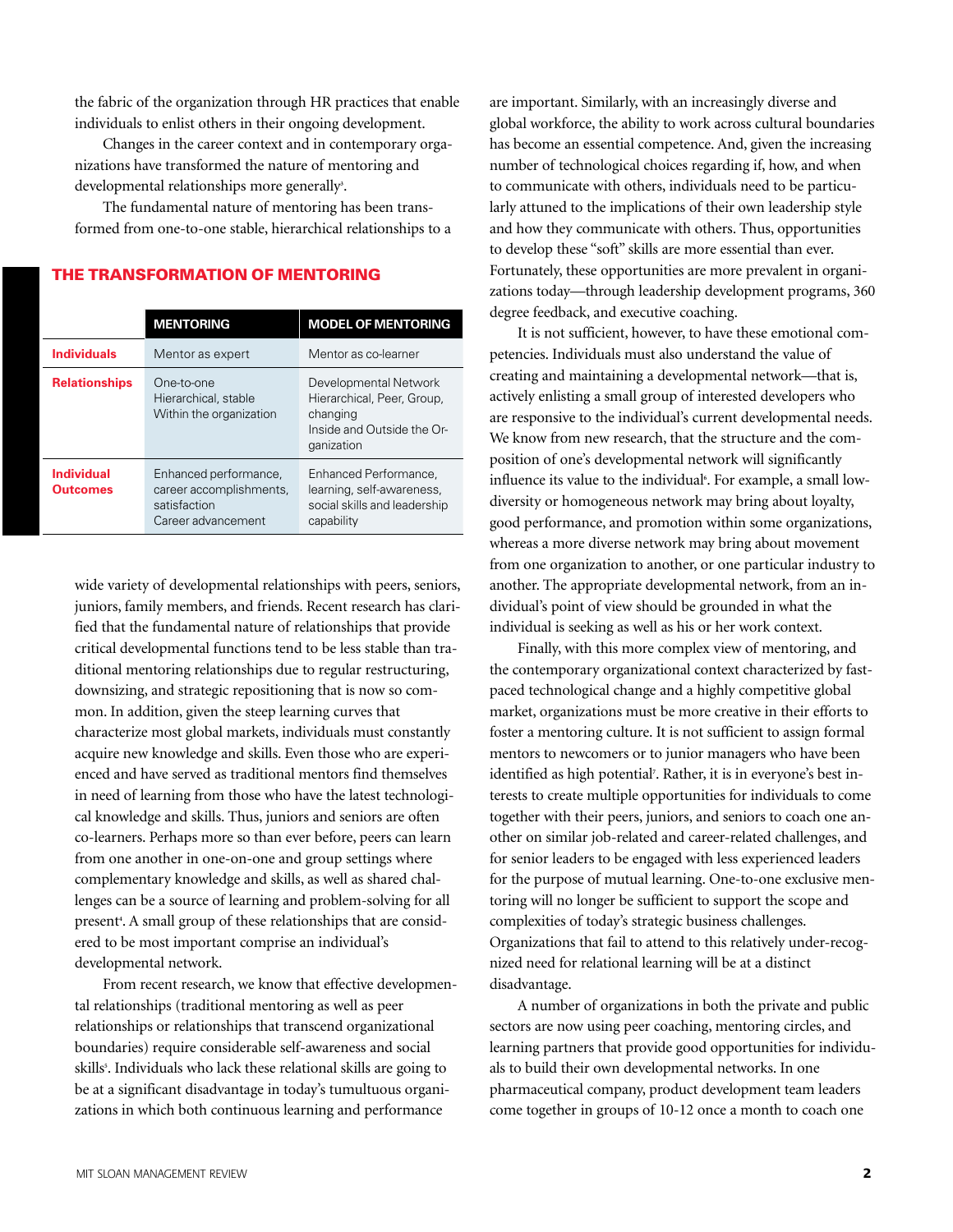another on how to address critical dilemmas that they face in this role. With training in coaching and group process skills, they have become important resources to one another, and, eventually, members of each others' developmental networks. In a Consumer Products company, groups of junior executives have been meeting with a senior executive on a regular basis to discuss challenges they face as they seek positions of greater executive responsibility. Here, these junior executives have opportunities to enlist one or more peers and a senior executive in to their developmental networks. And, in a major urban school district, informal mentoring circles have been initiated for principals, which similarly provide opportunities for cultivating peer developmental relationships.

These initiatives are beginning to show results in critical measures such enhanced employee engagement and satisfaction, faster cycle times in new product development, customer satisfaction, and/or employee retention. The quality of developmental relationships is, indeed, a real source of competitive advantage. And, as current research shows, developmental relationships flourish in contexts that are characterized by a culture that encourages learning, collaboration and reflection<sup>8</sup>. While there is no sector or business context in which developmental networks are irrelevant, evidence today suggests that some contexts may be more conducive to such networks than others. For example, in high-technology firms, and particularly start-up firms, the necessity to create learning relationships among peers is much greater, which increases the probability of collaboration and the cultivation of meaningful developmental relationships. In the financial services industry, and Investment Banking in particular, mentoring can be exclusively reserved for the very top performers, and is likely to be of a short term and instrumental nature. In this latter context, the emphasis on bottom line results and the pressures to meet ambitious, short term financial goals can undermine individuals' capacities and willingness to build relationships that can provide substantive and lasting developmental support.

In addition, developmental networks can be extremely valuable in the context of global and multicultural business environments. For example, the challenges that ex-patriots face as they move abroad, and then again when they return to their home country, can be met most effectively when the expat has a strong developmental network and the necessary relational skills to enlist others at various points during major career transitions. In these instances strong developmental networks can result in greater productivity, adaptability, and loyalty to the firm. Similarly, diverse developmental networks (in terms of the gender, racial and/or ethnic composition of the group of developers) can enable individuals to learn how to create positive work relationships with individuals of vastly different cultural backgrounds.

Building a Developmental Network

What we propose here is a more intentional approach to building developmental relationships at work. Interestingly, despite the widely held belief that successful businesspeople are assertive, strategic, and eager to ask for help, our research suggests the opposite. That is, actively soliciting advice from others is not common practice among most professionals. Why not? Seeking out help places one in a vulnerable position, which is uncomfortable and also uncommon for those who are accustomed to having the right answer. Further, people often expect that others will already know what we need or should in fact know what we need<sup>9</sup>. Of course, we now know that ongoing learning and development is not a solo activity. Professional learning is dependent upon the career and personal support of others. Yet, oftentimes, we fail to engage others in the improvement of our own practice; we fail to cultivate mentoring relationships. Following, we offer several steps toward building an effective developmental network.

#### The First Step: Know Thyself

It is critical for each individual to know him or herself well. Although this tip may sound cliché, it is also the case that when individuals do seek out help, they generally are not as well-prepared as they could be. Knowing oneself well, which includes one's personal goals, strengths and weaknesses, as well as relational skills, can be tremendously useful to others who are trying to help you. Only with this self-awareness, will you be able to figure out who to turn to for developmental support in order to further your own personal and professional journey and only then, will you be able to appropriately respond to and engage in the developer's suggestions effectively. Of course, as one's career and life unfold, re-assessment will be necessary as one grows and circumstances change, the developmental network of choice a few years ago will no longer be responsive.

For example, after working in a large software company for twelve years, a young executive began to feel that he had outgrown the opportunities available to him. He had been promoted several times, and he had developed a strong developmental network that consisted of his boss, the Vice President of Marketing, several of his immediate subordinates in his own group, and one of his peers. This developmental network had served him well, enabling him to be a consistently high performer, and in turn, promoted several times. As he began to sense a poor fit between his career goals and what might be available at his firm, he had no one that he felt he could talk with about his new sense of being stuck. In time, he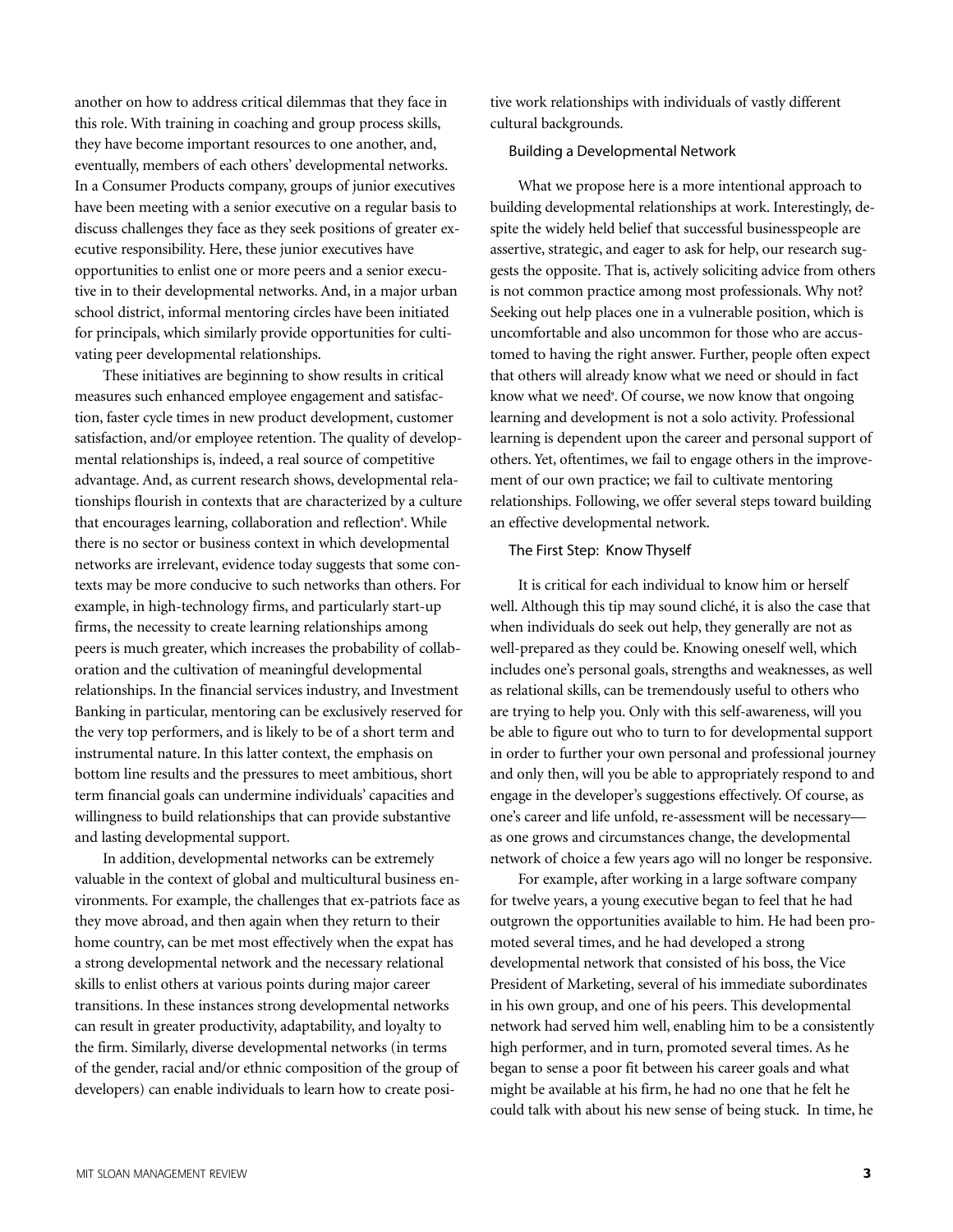began to talk with his wife who became part of his developmental network as she listened and encouraged him to look outside the firm. Fortunately, this young executive had the wisdom to seek counsel and advice from others in the industry at other firms.

He also chose to consult with an executive search firm that offered counseling services as well. While meeting with a career professional he began to see that he had not fully considered how his career goals may have evolved over time, and the full range of skills and experience that he had accumulated over the years. He realized that he had more work to do before developing a plan for moving forward. For some, it might not be necessary to go outside their organization to find opportunities to advance one's career, but it is still critical to know yourself at this point in time, in terms of your preferences, talents, and personal vision for the future. Only then are you in a position to enlist appropriate others in to your developmental network who can truly help you realize your intentions. Fortunately, many organizations offer a range of activities designed to help an individual complete a thorough self-inquiry including leadership development programs, 360 degree feedback processes, coaching, and a variety of career assessment tools.

While you may be very clear about what you want to achieve, you may also discover that your self-reliance to this point leaves you without the relational skills and relational savvy necessary to build a developmental network that is responsive to your current needs<sup>10</sup>. So, part of your self-knowledge should include an assessment of your relational skills–such as your propensity to reach out for help, your ability to identify potential developers, your capacity to initiate conversation with individuals who do not know you, and your openness to sharing your own experiences, inviting feedback, and to establishing a connection of mutual trust and respect with another. If you need to strengthen any of your relational skills and/or your self-confidence, consider what you can do to develop this foundation of self-knowledge and emotional competence as you begin developing your developmental network. Sometimes, current developers can be sources of insight and support as you hone these critical relationship building skills.

#### The Second Step: Know Your Career Context

It is also critical to think through the context in which you are currently working and, if you are planning a career change, where you'd like to go. That is, it makes little sense to build a developmental network that is inappropriate for the work you want to do. As the chemist in a biotechnology firm, for example, it makes sense, if your goal is advancement, to understand how the promotion process works and, importantly, who, among the potential sponsors in your organization, might be open and keen on coaching you. In the case of the sectorswitcher, it would be useful to understand how hiring is done in this new sector as well as the kinds of information and sources you would need to tap into in order to assess if and when to make a career change. Then, if such a move makes sense, as a sector-switcher you would need to develop relationships with individuals who will be able and willing to introduce you to people already working in the area that you aspire to join.

One way to think of this is as an *opportunity audit*. Knowing yourself is one half of the equation. The other is knowing the opportunity structure for where you want to go. Whether it's balance, promotion, or change that you seek in your career, there are different kinds of advice and coaching that you will want to seek out. Further, there are different ways in which you can go about that. The more prepared you are about who and what you need help on, the more thoughtful and potentially rewarding the developmental network you build is likely to be.

Individuals who want to change firms, or change industries, run the risk that they do not have an accurate understanding of the context and job characteristics of their newly articulated aspirations. Without the benefit of connections with one or more individuals who are already working in the new job, organization, or industry, it is quite likely that your assumptions about what it will be like to make the move may be faulty or at best incomplete. This is true even for individuals who want to stay in their current organization but who seek to broaden or dramatically change the focus of their work. Research on career transitions indicates that the best way to obtain an accurate understanding of the unknown context and its potential fit with your personal values and goals is to develop a clear picture of the "possible selves" that you might become**11**.

#### The Third Step: Enlist Potential Developers

Here the primary task is to actively enlist individuals in your developmental network who have the potential to provide the critical help that you need to advance your personal goals. If you are a product manager in a large technology firm and aspire to reach a higher position, then you will want to develop alliances with individuals at more senior levels who can sponsor and promote you, coach you, and serve as a role model of what it takes to prepare for their level of responsibility. This, however, is not sufficient. What about peers in your immediate area and outside your area who can help you learn to navigate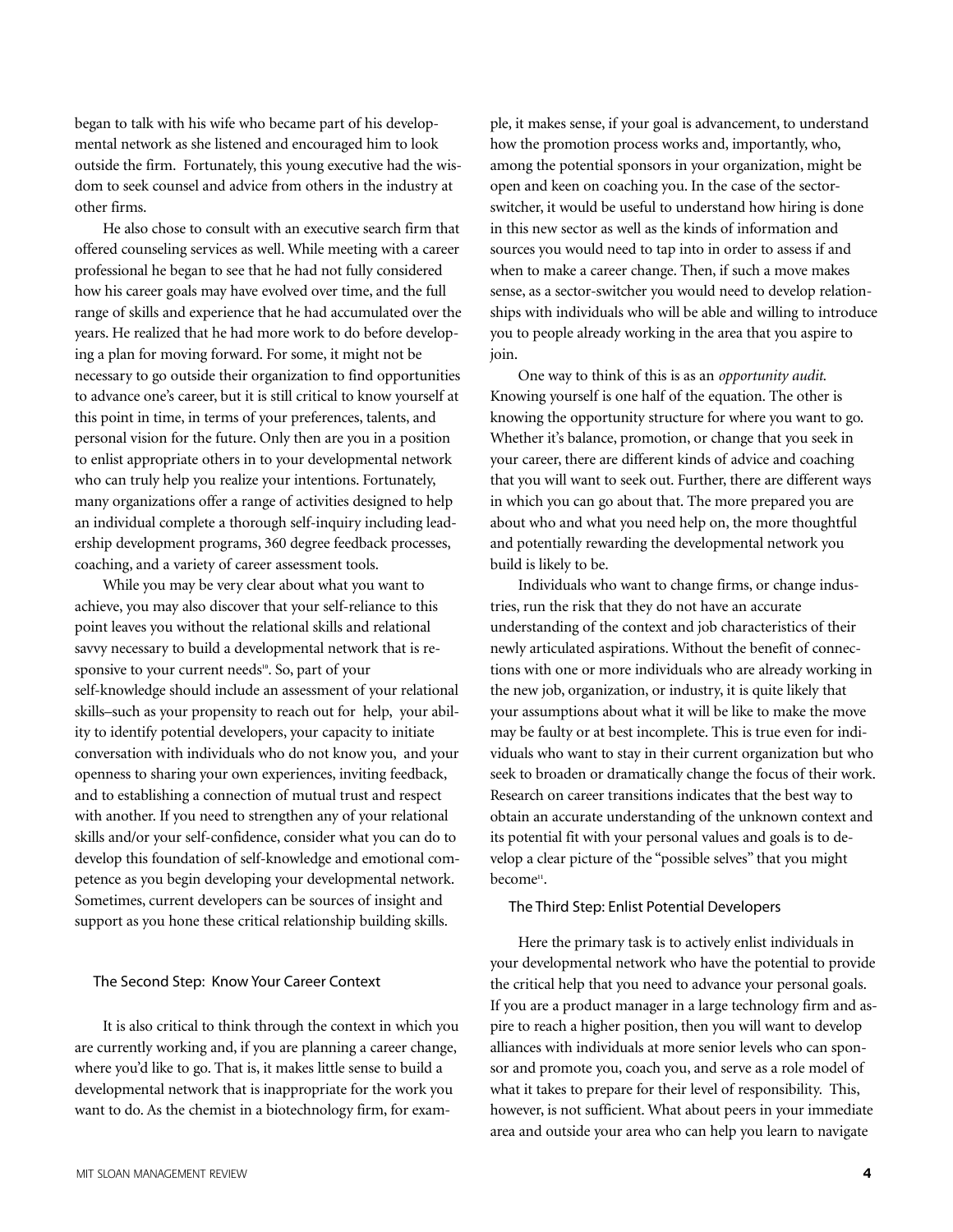the politics, and who can share information about those at more senior levels? What can you offer to these peers? And, are there individuals outside of your employing organization who can support your continuing learning? From graduate school? In professional organizations? In your family? The young manager who focuses entirely on the senior mentor who can create challenging opportunities within the current organization, is limited in the kind of developmental support s/he is likely to receive.

The director of business development in a high-technology firm who similarly seeks promotion is likely to need a developmental network of a different sort, given the boundaryspanning nature of the work he does —one that includes peers and seniors both inside and outside the firm. For others, seeking out extraorganizational developmental relationships may be just the kind of help she needs to make a career change. Indeed, the greater the diversity of the network, the more cognitively flexible or open-minded she is likely to become during the process**12**. And, if she senses that opportunities are limited for senior women who are high achievers in the field she'd like to move to, then she will also benefit from enlisting other women in her developmental network—to reality test her perceptions of the playing field, and to enrich her strategies for continued growth and advancement.

The CEO/founder who now seeks greater life balance is likely to benefit from stronger connections that provide psychosocial support. These may come from within the place of employment giving him that support during the day (e.g., for lunch or a workout) or they may come from a professional network, people he can easily turn to outside his company. It may also be that enlisting junior colleagues will provide a new vehicle for personal growth and satisfaction as he mentors them and passes along his accumulated wisdom and experience.

Finally, the executive who has been asked to take an expatriate assignment for a two to three year period will want to enlist people at home and abroad who can help educate him about what he is likely to encounter in the new role and new cultural context. These early additions to his developmental network may then give way to other relationships that become relevant to his success in the expat assignment once he has settled into his new context. And, if he is bringing his family along, he may want to enlist other expats in the host country to help the family transition as well. Since such an assignment is of limited duration, it will be important to maintain and/or reengage particular relationships that dominated his developmental network prior to being chosen for the expat assignment.

So, what does it mean to proactively build and modify your developmental network? Can you create the specific op-

portunities to enlist new developers in to your network? Here is where an appreciation for the potential mutuality in relationships with developers is critical. By this we mean that you should approach prospective developers with a sense of how they might benefit from an active association with you. What might they learn from you—new skills? Might they develop insight in to how people in your job or position see the world and prioritize what is important? Might it be an opportunity for a developer to hone his or her coaching skills, or to develop confidence in mentoring others? Having a clear sense of these possibilities will make it easier for you to empathize, ask relevant questions, and disclose information about yourself as you ask for guidance that will facilitate meaningful connections and, in turn, mutual learning and development.

# The Fourth Step: Regularly Reassess Your Develop- mental Network

As we compare networks of successful executives, it is clear that as one's career unfolds, the ideal developmental network changes as well. The executive who decides that her current employer is not a good fit with her professional aspirations will be best served by enlisting individuals in other settings who can open doors to different career possibilities. Relying on the developmental network that was created to help her change jobs is a network that can provide advice and support for and during transition. But this is unlikely to be the kind of developmental network she needs to become socialized into the new work environment. Over time, then, her developmental network will need to change**13**.

At some point, for example, a new executive is no longer a novice in his or her role and so, may need to look elsewhere for support to continue learning. If she is to continue to advance, she will need to consider who else to enlist in his developmental network. For example, if future leaders of the firm are expected to coach newcomers and to develop talent for the organization, it may be time to bring one or more junior colleagues in to one's developmental network so that opportunities to grow in to the coaching role are readily available. Similarly, if there are technical areas that are still unfamiliar and a pre-requisite for moving in to a position of broader scope, this would be the time to seek relationships with peers and projects that require learning more about new areas of the business. And, if the executive is of a different cultural background than the white majority, or female in a male-dominated organization, it will be beneficial to enlist developers of a similar background or identity group (either peers or seniors) who can help in strategizing for success.

For the CEO/founder, a number of possibilities may have become apparent through a broader developmental network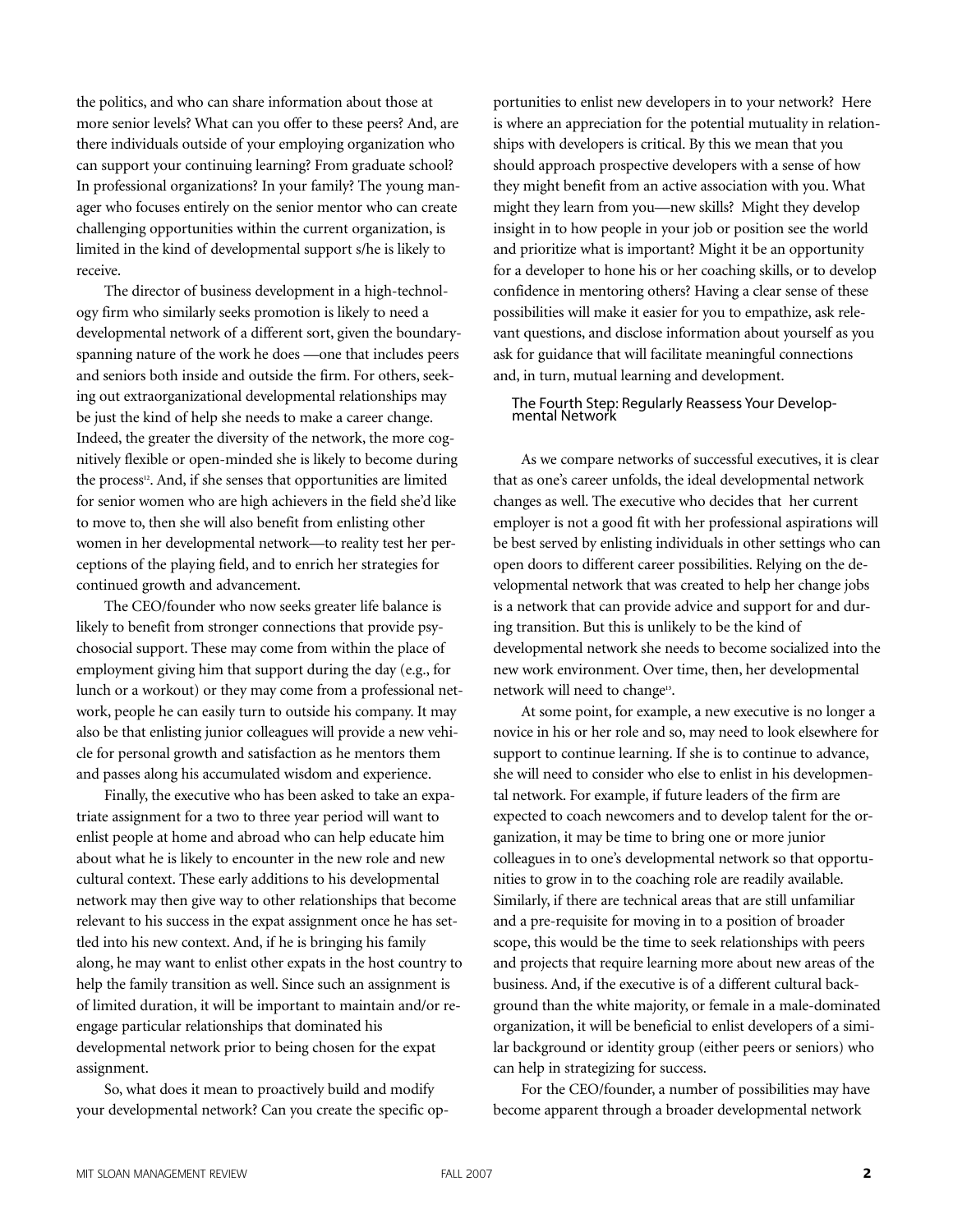that brought him in to activities in the community, with one's family, or with new business opportunities. What are the next steps for moving towards new options that promise a new sort of balance? Who are the individuals who can guide movement in to these new domains? How can family members and members of his community become important sources of developmental support? Alternatively, the CEO/founder may see a need to enhance leadership diversity in his or her top team; an important strategy for achieving more diversity in executive positions is to build developmental relationships with individuals of diverse backgrounds who can help you understand how the organization can foster development for a more diverse group of potential leaders.

We are not suggesting that as one's career unfolds that prior developers are no longer relevant, but rather that your focus and your relationship-building efforts may need to shift if your developmental network is to continue to support your learning and growth. While this may sound calculating and borderline manipulative, our research indicates that individuals who invest their time and energy wisely and consistently, in ways that serve their personal goals as well as the goals of their organizations, attain greater satisfaction and performance levels. Relationships with prior developers transform in to friendships, or more distant alliances, and are now valued in a different way. Just as one needs to create a personal vision in order to prioritize actions in a resource constrained reality, so does one need to create a vision for one's developmental network to insure that actions taken to support one's growth and development are maximized. It's a matter of being more intentional when it comes to seeking out advice, and this is relevant for everyone, at every career stage, not just–as the myth often perpetuates–for those just starting out in their career.

# Develop Others and Your Organization as You Develop Yourself

When considering how to build your own developmental network, it is important to underscore the point that what you are seeking is high quality mentoring, in contrast to average or marginal mentoring, which is more akin to superficial "networking" than to creating meaningful developmental relationships at work). High-quality mentoring is characterized by mutual learning, wherein both partners to a relationship experience increased sense of work, new knowledge, a sense of empowerment, increased zest, and a desire for more connection.

So, as you go about enlisting others in your developmental network, consider how a particular connection will benefit the other's learning as well. As you enlist more senior colleagues, you will be providing those individuals with opportunities to

gain new knowledge from you, to hone coaching skills, and to experience a new connection that, at its best, results in increased learning and enthusiasm at work. Similarly, as you enlist a junior colleague in your developmental network to hone your coaching skills, you are creating an opportunity for this particular individual to bring you in to her developmental network. Exploring these complementary personal goals can solidify the relationship and lead to positive outcomes for both of you, and in turn, for the organization.

In essence, we are urging you to consider your developmental network as a critical tool for developing others, your organization, as well as yourself. This is a fundamental shift in perspective from a *traditional expert model* of mentoring to a *developmental network model* of mentoring in which both individuals are co-learners. This new frame is relevant to both you as an individual and to your organization. Your intentional efforts to sustain a rich and responsive developmental network will serve your colleagues' development as well. The potential for synergy is great—enlisting others in your development leads to developmental opportunities for those individuals as well. As high quality developmental relationships proliferate in your organization, there will be ample opportunities for others to enhance their own learning and performance as well.

Thus, there are many ways to foster developmental networks in your organization. Certainly, wherever you sit, your behavior serves as a role model for others—your peers, subordinates and seniors. Second, if you are in a position to encourage peer coaching and mentoring among those that you manage (via department meetings, task forces, performance appraisal processes and rewards, etc.) you can create opportunities for peers to enlist one another in their developmental networks. Finally, there are leadership development programs—public offerings and tailored within—that help individuals to develop the essential relational skills and selfawareness to actively and effectively enlist new developers in to their networks. In the context of such programs, there are opportunities for peer coaching and mentoring, which, once initiated, may then be cultivated and sustained back on the job.

### The Bottom Line

If you are discerning about the value of your current developmental network and take action to strengthen its value to you, you will, at the same time create opportunities for those who you enlist to enhance their own developmental networks. Ultimately, these developmental networks can be leveraged to serve organizational performance and development as well. It is, in essence, a win-win proposition for you and for your organization.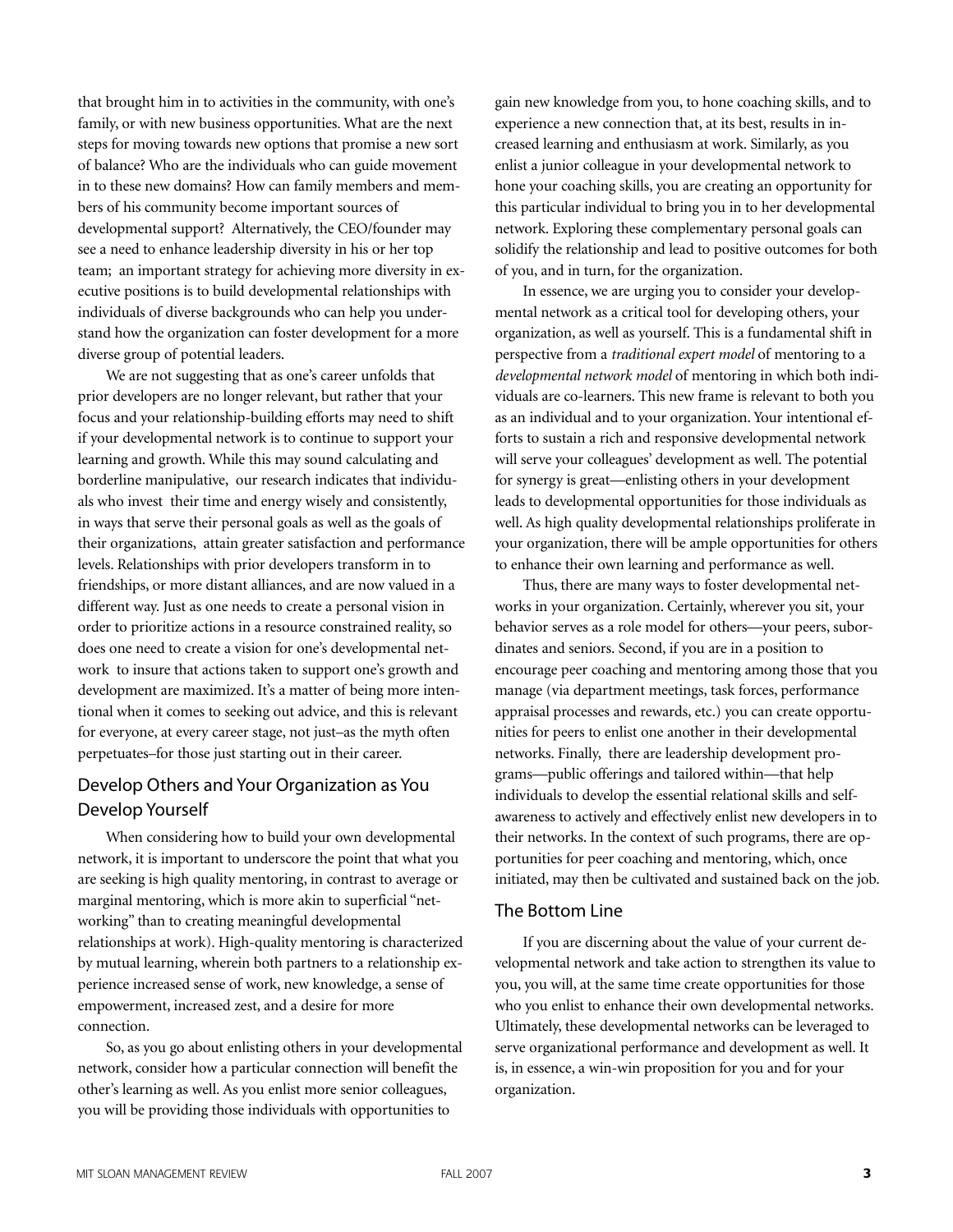#### **REFERENCES**

**1.** The concept of developmental network was first articulated in M. A. Higgins and K. E. Kram, "Reconceptualizing Mentoring at Work: A Developmental Network Perspective," Academy of Management Review 26, no. 2 (2001): 264-298. Since then, many scholars have refocused their work from the study of traditional mentoring relationships to the study of developmental networks. For an overview of the most recent theory and research, see B.R. Ragins and K.E. Kram, "Handbook of Mentoring at Work: Theory, Research, and Practice" (San Francisco: Sage Publications, 2007).

**2.** There has been a flourishing of articles about social networks, and the various functions that these can serve. See, for example D. J. Brass, J. Galaskiewicz, J. Greve and W. Tsai, "Taking Stock of Networks and Organizations: A Multilevel Analysis," Academy of Management Journal 47, no. 6 (2004): 794-819. See also, H. Ibarra, "How Leaders Create and Use Networks," Harvard Business Review 85, no. 1 (2007): 40-47. What we are focusing on here are those subsets of social networks that are primarily focused on supporting the learning and development of the focal person who sits at the center of a developmental network.

**3.** For a review of how the career context has changed see H. Gunz and M. Peiperl "Handbook of Career Studies" (Thousand Oaks, CA: Sage Publications, 2007).

**4.** See P. Parker, D.T Hall and K.E Kram, "Peer Coaching: A Relational Tool for Accelerated Career Learning," Academy of Management Learning and Education, 2008, Vol. 7, No. 4, 487–503.. Also see S. McManus and J. Russell "Peer Mentoring Relationships," in "Handbook of Mentoring at Work: Theory, Research, and Practice" ed. B.R. Ragins and K. Kram (Thousand Oaks, CA: Sage Publications, 2007), 273-298.

**5.** See D. Goleman "Working with Emotional Intelligence" (New York: Bantam Books, 1998). Also see C. Cherniss "The Role of Emotional Intelligence in the Mentoring Process" in "Handbook of Mentoring at Work: Theory, Research, and Practice" ed. B.R. Ragins and K.E Kram (Thousand Oaks, CA: Sage Publications, 2007), 427-446.

**6.** See M.C. Higgins and D.A. Thomas, "Constellations and Careers: Toward Understanding the Effects of Multiple Developmental Relationships," Journal of Organizational Behavior 22, no. 3 (2001): 223- 247; S.R. Dobrow and M.C. Higgins, "Developmental Networks and Professional Identity: A Longitudinal Study," Career Development International 10, no. 6/7 (2005): 567-583; and M.C Higgins, "A Contingency Approach to Developmental Networks," in "Exploring Positive Relationships at Work" ed. J. Dutton, B.R Ragins and N.J. Mahway (New Jersey: Lawrence Ehrlbaum, 2007).

**7.** For a thoughtful discussion of the pitfalls of formal mentoring programs, see S.G. Baugh and E.A. Fagenson-Eland, "Formal Mentoring Programs: A 'Poor Cousin' to Informal Relationships? ," in "Handbook of Mentoring at Work: Theory, Research, and Practice" ed. B.R. Ragins and K.E Kram (Thousand Oaks, CA: Sage Publications, 2007), 249-272. Also see S.D. Blake-Beard, R. O'Neill and E. McGowan, "Blind Dates? The Importance of Matching in Successful Formal Mentoring Relationships," "Handbook of Mentoring at Work: Theory, Research, and Practice" ed. B.R. Ragins and K.E Kram (Thousand Oaks, CA: Sage Publications, 2007), 617-633

**8.** See D.T Hall, ed., "The Career is Dead: Long Live the Career" (San Francisco: Jossey Bass, 1997), for a discussion of developmental cultures and the importance of a relational approach to career development.

**9.** See P.H. Claman, "Ask: How to Get What you Want and Need at Work" (Boston: Insights, 2002), for a discussion of why individuals refrain from seeking help, and the actions they can take to be more proactive in this regards. Also see M. Higgins, D. Chandler and K. Kram, "Developmental Initiation and Developmental Networks," in "Handbook of Mentoring at Work: Theory, Research, and Practice" ed. B.R. Ragins and K.E Kram (Thousand Oaks, CA: Sage Publications, 2007), 349-372.

**10.** For a discussion of the relational skills necessary to building high quality mentoring relationships, see J. Fletcher and B.R. Ragins, "Stone Center Relational Cultural Theory: A Window on Relational Mentoring," in "Handbook of Mentoring at Work: Theory, Research, and Practice" ed. B.R. Ragins and K.E Kram (Thousand Oaks, CA: Sage Publications, 2007), 373-400. Also see D.E. Chandler, "Relational Saavy: Why some Proteges are More Adept than Others At Cultivating and Nurturing Developmental Relationships" (Ph.D. diss, Boston University School of Management, 2006).

**11.** For further discussion of the importance of exploring "possible" selves" when making a career transition, see H. Ibarra, "Working Identity: Unconventional Strategies for Reinventing Your Career" (Cambridge, MA: Harvard Business School Press, 2003).

**12.** See M.C. Higgins, "Career Change: The Effects of Social Context," Journal of Organizational Behavior 22, no. 2 (2001): 595-618.

**13.** See M.C. Higgins, "Developmental Network Questionnaire" Harvard Business School case no. 404-105 (Boston: Harvard Business School Publishing, 2004) for an assessment tool that one can use to clarify the structure and make up of one's current developmental network as well as one's desired developmental network.